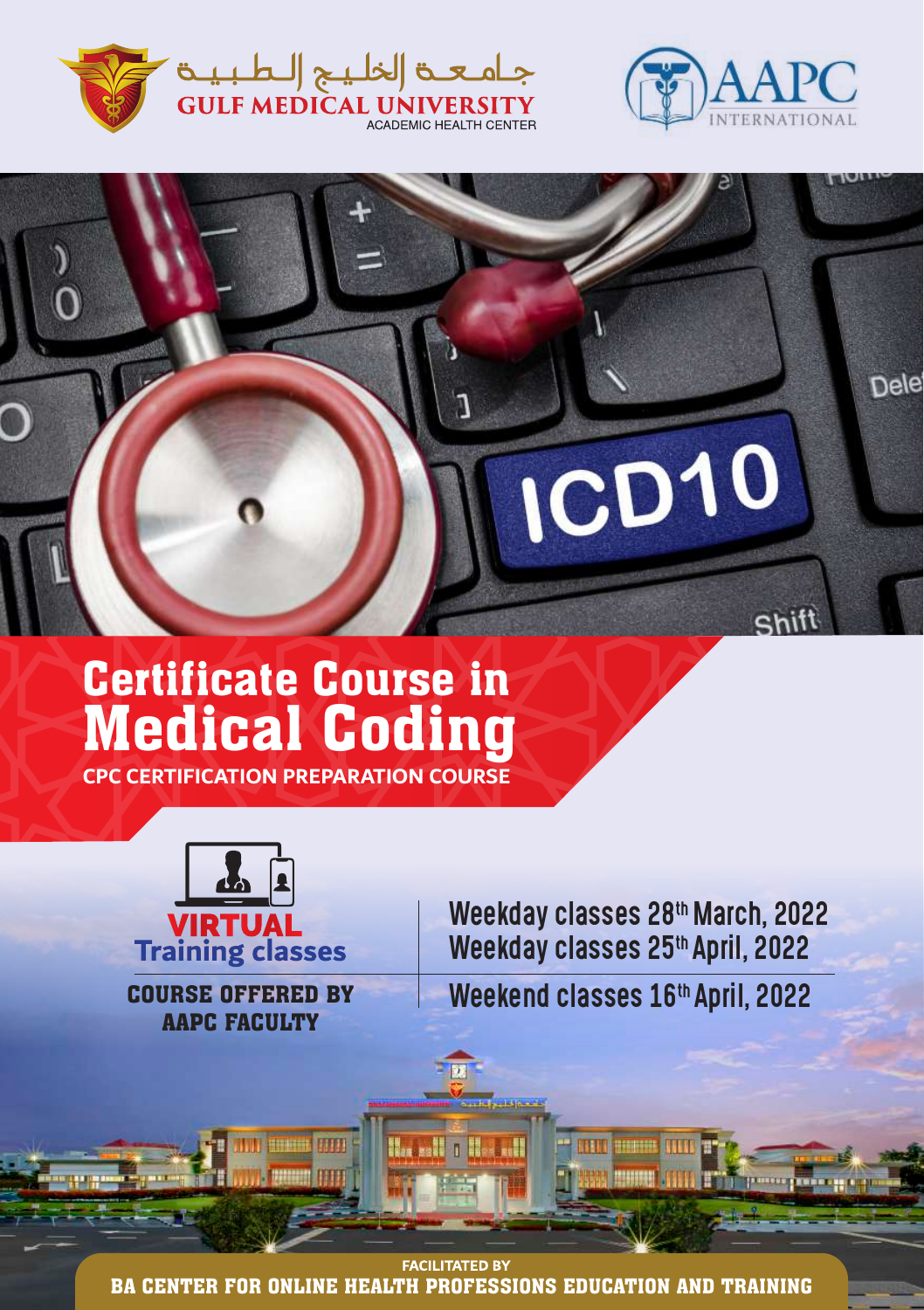# Certificate Course in Medical Coding

### **COURSE OBJECTIVES**

- Mastery of the CPT®, ICD CM Volumes 1&2, and HCPCS Level II code books
- Apply official ICD-CM coding guidelines
- Identify differences between ICD-CM guidelines
- Apply coding conventions when assigning diagnosis and procedure codes
- Identify information in appendices of the CPT ®manual
- Code a wide variety of patient services using CPT®, ICD-CM and HCPCS Level II codes
- Provide practical application of coding operative reports and E/M services
- Provide baseline understanding of CMI and DRG structures, how they impact revenue, and strategies to optimize your CMI and DRG levels. Basic understanding can then be adopted to US or Australian DRG concepts.



### **COURSE METHODOLOGY**

Virtual Training is conducted by your assigned AAPC instructor and be able to interact with other classmates online. Virtual training is just like being in a classroom, but with the safety and convenience of attending class from anywhere.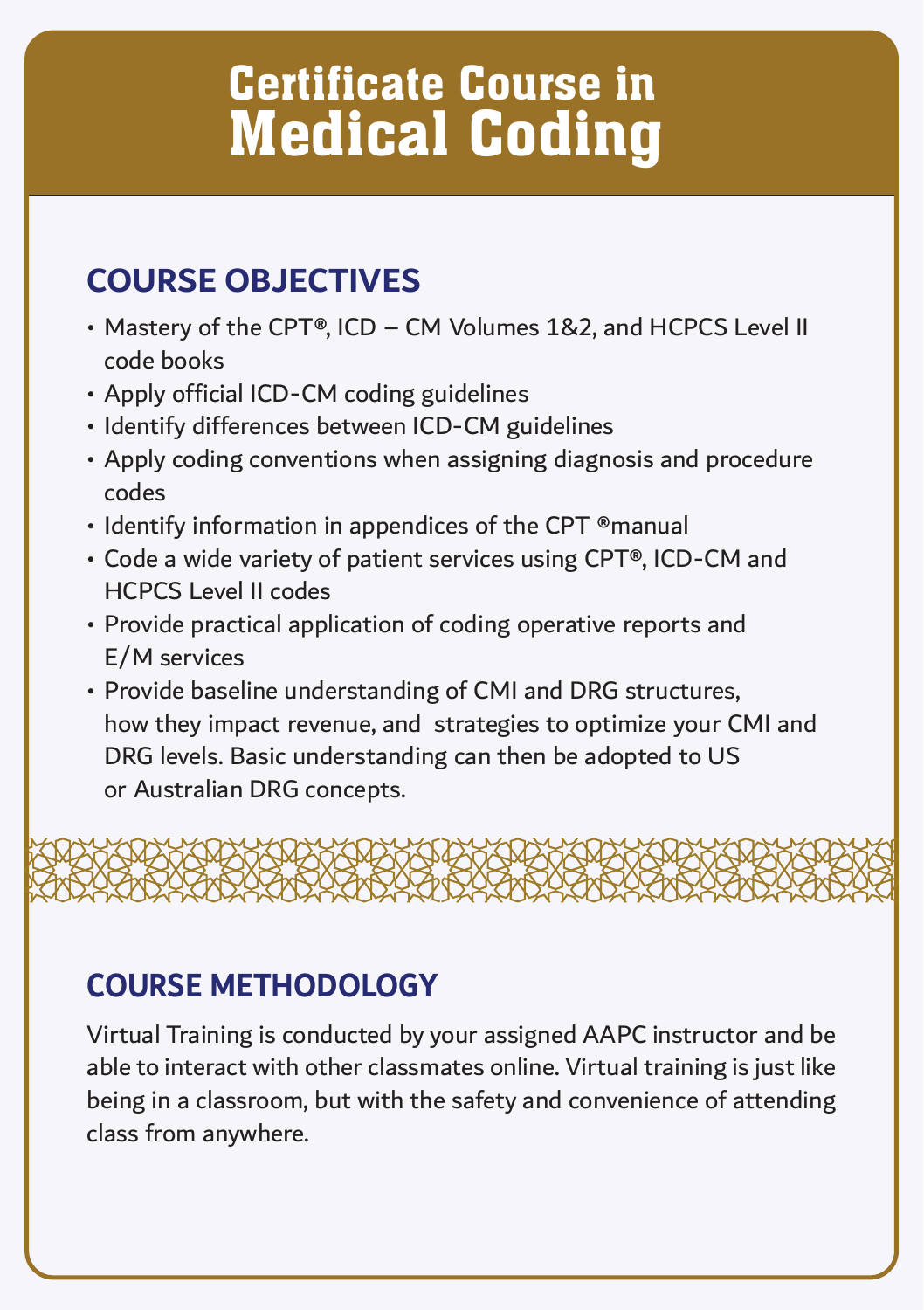# Certificate Course in Medical Coding

#### **REQUIRED MATERIALS**

- 1. CPC Course Book Bundle (Can be bought from AAPC website- Current year AMA CPT/HCPCS Level II/ICD-10CM/Course Workbook) 220:00 USD (Fee includes shipping / handling charges)
- 2. This course includes various homework assignments, practice exercises and quizzes that will be assigned outside of class and must be completed online.
- 3. Please ensure access to a computer with High speed internet. AAPC does not provide computers.

### **COURSE FEES**

• **AED 3750.00** + VAT (payable in 2 installments) 50% at the time of admission 50% after 4 weeks

#### **EXAM**

- Certification Exam Paper Exam (Exam includes 2 attempts: USD 500
- Certification Exam- Online Exam (Exam includes 1 attempt): USD 300 CPC Course Book Bundle: USD 220:00 (Fee includes shipping / handling charges)